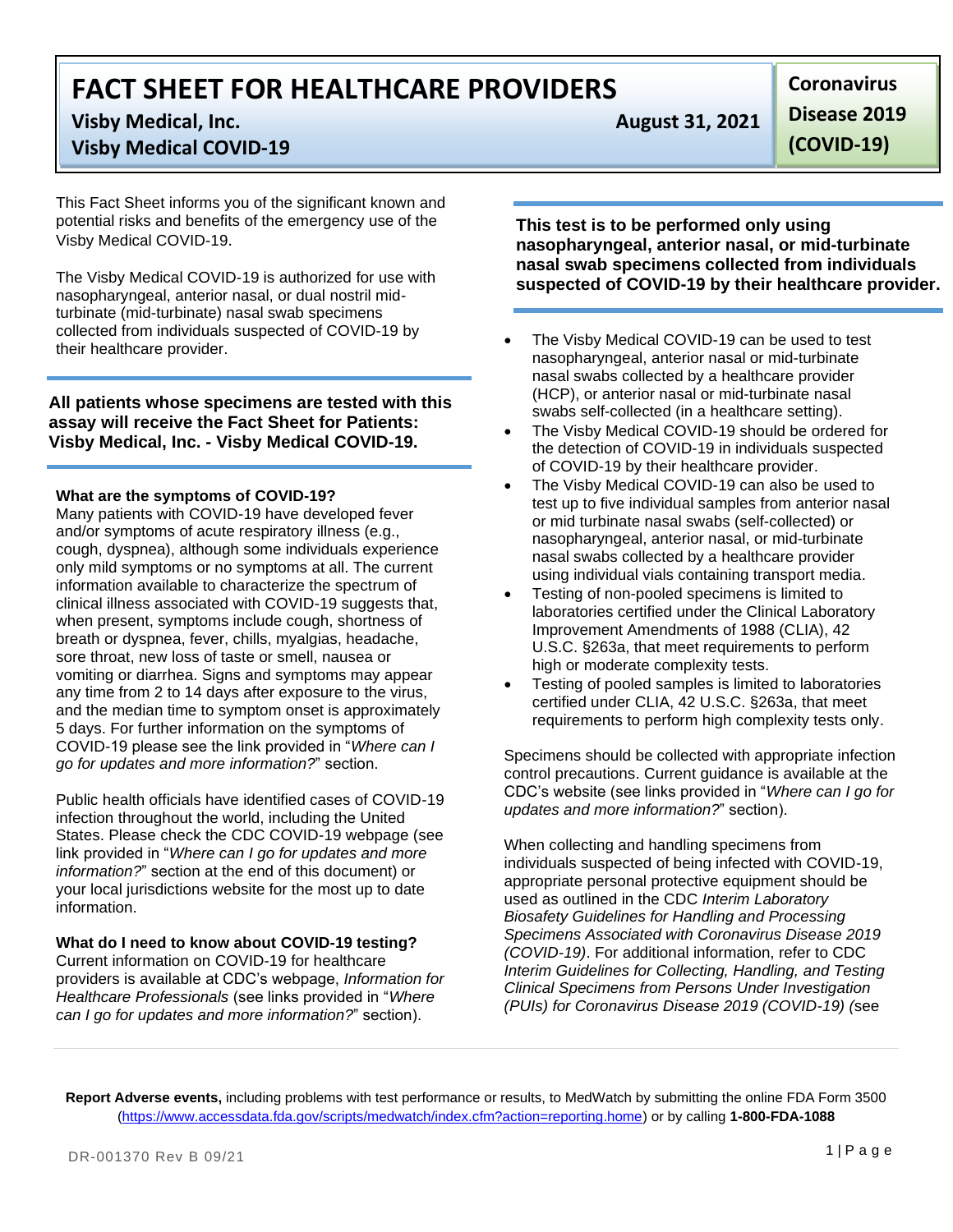**FACT SHEET FOR HEALTHCARE PROVIDERS**

## **Visby Medical, Inc. August 31, 2021**

## **Visby Medical COVID-19**

links provided in "*Where can I go for updates and more information?*" section).

#### **What does it mean if the specimen tests positive for the virus that causes COVID-19?**

A positive test result for COVID-19 indicates that RNA from SARS-CoV-2 was detected, and therefore the patient is infected with the virus and presumed to be contagious. Laboratory test results should always be considered in the context of clinical observations and epidemiological data (such as local prevalence rates and current outbreak/epicenter locations) in making a final diagnosis and patient management decisions. Patient management should be made by a healthcare provider and follow current CDC guidelines.

The Visby Medical COVID-19 has been designed to minimize the likelihood of false positive test results. However, it is still possible that this test can give a false positive result, even when used in locations where the prevalence is below 5%. In the event of a false positive result, risks to patients could include the following: a recommendation for isolation of the patient, monitoring of household or other close contacts for symptoms, patient isolation that might limit contact with family or friends and may increase contact with other potentially COVID-19 patients, limits in the ability to work, delayed diagnosis and treatment for the true infection causing the symptoms, unnecessary prescription of a treatment or therapy, or other unintended adverse effects.

All laboratories using this test must follow the standard testing and reporting guidelines according to their appropriate public health authorities.

#### **What does it mean if the specimen tests negative for the virus that causes COVID-19?**

A negative test result for this test means that SARS-CoV-2 RNA was not present in the specimen above the limit of detection. However, a negative result does not rule out COVID-19 and should not be used as the sole basis for treatment or patient management decisions. It is possible to test a person too early or too late during COVID-19 infection to make an accurate diagnosis via Visby Medical COVID-19.

**Coronavirus Disease 2019 (COVID-19)**

Specimens with low viral loads may not be detected in sample pools due to the decreased sensitivity of pooled testing. Your interpretation of negative results should take into account clinical and epidemiological risk factors.

When diagnostic testing is negative, the possibility of a false negative result should be considered in the context of a patient's recent exposures and the presence of clinical signs and symptoms consistent with COVID-19. The possibility of a false negative result should especially be considered if the patient's recent exposures or clinical presentation indicate that COVID-19 is likely, and diagnostic tests for other causes of illness (e.g., other respiratory illness) are negative.

If COVID-19 is still suspected based on exposure history together with other clinical findings, re-testing using a new sample with a sensitive method or without pooling should be considered by healthcare providers in consultation with public health authorities. Additional testing may be helpful to ensure testing was not conducted too early.

Risks to a patient of a false negative test result include: delayed or lack of supportive treatment, lack of monitoring of infected individuals and their household or other close contacts for symptoms resulting in increased risk of spread of COVID-19 within the community, or other unintended adverse events.

The performance of this test was established based on the evaluation of a limited number of clinical specimens. The clinical performance has not been established in all circulating variants but is anticipated to be reflective of the prevalent variants in circulation at the time and location of the clinical evaluation. Performance at the time of testing may vary depending on the variants circulating, including newly emerging strains of SARSCoV-2 and their prevalence, which change over time.

## **What is an EUA?**

The United States FDA has made this test available under an emergency access mechanism called an Emergency Use Authorization (EUA). The EUA is supported by the Secretary of Health and Human

**Report Adverse events,** including problems with test performance or results, to MedWatch by submitting the online FDA Form 3500 [\(https://www.accessdata.fda.gov/scripts/medwatch/index.cfm?action=reporting.home\)](https://www.accessdata.fda.gov/scripts/medwatch/index.cfm?action=reporting.home) or by calling **1-800-FDA-1088**